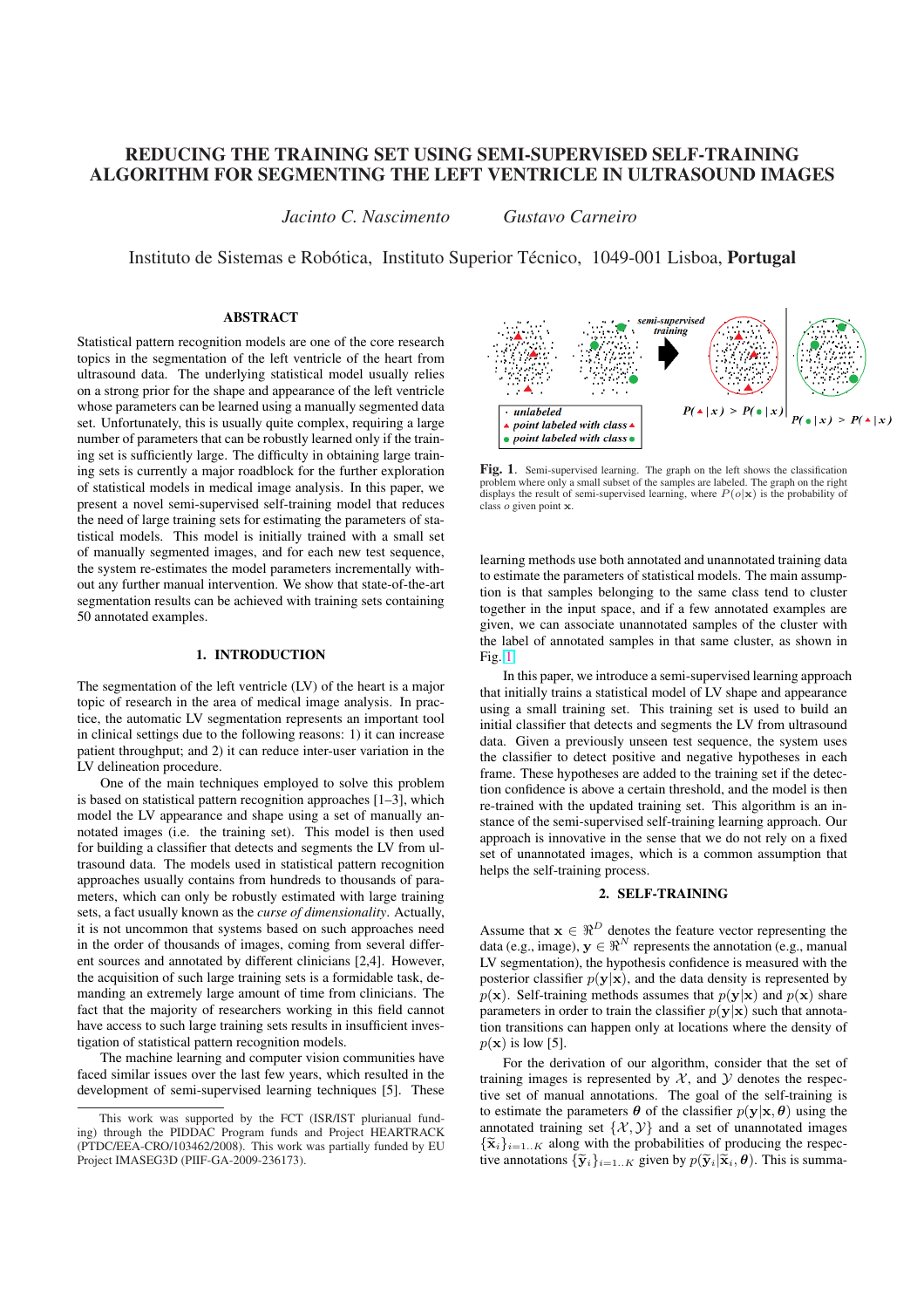<span id="page-1-0"></span>rized as [6]:

$$
\theta^* = \arg\max_{\theta} P(\mathcal{Y}|\mathcal{X}, \theta)
$$

$$
\propto \arg\max_{\theta} \log \sum_{i} f(\widetilde{\mathbf{y}}_i, \widetilde{\mathbf{x}}_i) \frac{p(\mathcal{Y}, \widetilde{\mathbf{y}}_i | \widetilde{\mathbf{x}}_i, \mathcal{X}, \theta)}{f(\widetilde{\mathbf{y}}_i, \widetilde{\mathbf{x}}_i)},
$$
(1)

where  $f(\tilde{\mathbf{y}}_i, \tilde{\mathbf{x}}_i) : \Re^D \times \Re^N \to \Re$  has the constraints  $\sum_i f(\tilde{\mathbf{y}}_i, \tilde{\mathbf{x}}_i) =$ 1 and  $f(\tilde{\mathbf{y}}_i, \tilde{\mathbf{x}}_i) \geq 0$ . Using Jensen's inequality, we can find the following lower bound to the objective function (1):

$$
\underbrace{\sum_{i} f(\widetilde{\mathbf{y}}_i, \widetilde{\mathbf{x}}_i) \log \frac{p(\mathcal{Y}, \widetilde{\mathbf{y}}_i | \widetilde{\mathbf{x}}_i, \mathcal{X}, \boldsymbol{\theta})}{f(\widetilde{\mathbf{y}}_i, \widetilde{\mathbf{x}}_i)}_{\text{Lower Bound}} \leq \frac{\text{Lower Bound}}{f(\widetilde{\mathbf{y}}_i, \widetilde{\mathbf{x}}_i) \frac{p(\mathcal{Y}, \widetilde{\mathbf{y}}_i | \widetilde{\mathbf{x}}_i, \mathcal{X}, \boldsymbol{\theta})}{f(\widetilde{\mathbf{y}}_i, \widetilde{\mathbf{x}}_i)} \tag{2}
$$

This lower bound is easier to maximize than the original objective function (1). Therefore, we solve the following optimization problem:

$$
\boldsymbol{\theta}^{\star} = \arg \max_{\boldsymbol{\theta}} \sum_{i} f(\widetilde{\mathbf{y}}_i, \widetilde{\mathbf{x}}_i) \log \frac{p(\mathcal{Y}, \widetilde{\mathbf{y}}_i | \widetilde{\mathbf{x}}_i, \mathcal{X}, \boldsymbol{\theta})}{f(\widetilde{\mathbf{y}}_i, \widetilde{\mathbf{x}}_i)}
$$
(3)

subject to,  $\sum_i f(\tilde{\mathbf{y}}_i, \tilde{\mathbf{x}}_i) = 1, f(\tilde{\mathbf{y}}_i, \tilde{\mathbf{x}}_i) \geq 0$ . Taking the derivative of the Lagrangian with respect to  $f(\tilde{\mathbf{y}}_i, \tilde{\mathbf{x}}_i)$ , we find:

$$
f(\widetilde{\mathbf{y}}_i, \widetilde{\mathbf{x}}_i) = p(\widetilde{\mathbf{y}}_i | \widetilde{\mathbf{x}}_i, \boldsymbol{\theta}). \tag{4}
$$

Hence, we can formulate an iterative algorithm comprising the following expectation (E) and maximization (M) steps:

• E-step:

$$
f^{(t)}(\widetilde{\mathbf{y}}_i, \widetilde{\mathbf{x}}_i) = p(\widetilde{\mathbf{y}}_i | \widetilde{\mathbf{x}}_i, \boldsymbol{\theta}^{(t-1)})
$$
(5)

• M-step:

$$
\boldsymbol{\theta}^{(t)} = \arg \max_{\boldsymbol{\theta}} \mathbb{E}_{f^{(t)}(\tilde{\mathbf{y}}_i, \tilde{\mathbf{x}}_i)} \left[ \log p(\mathcal{Y}, \tilde{\mathbf{y}}_i | \tilde{\mathbf{x}}_i \mathcal{X}, \boldsymbol{\theta}) \right], \tag{6}
$$

where the superscript  $(t)$  indicates the iteration index.

Therefore, we propose an iterative on-line EM algorithm (see Alg. 1), where the goal is to maximize (with respect to  $\theta$ ) and generalize (in the data space x) the model  $p(y|x, \theta)$  with the constraint that there are no transitions of  $p(y|x, \theta)$  on high density regions of  $p(x)$ . Both the generalization goal and the constraint are achieved by incrementally incorporating in the training set examples  $(\widetilde{\mathbf{x}}_i, \widetilde{\mathbf{y}}_i)$  that produced  $p(\widetilde{\mathbf{y}}_i|\widetilde{\mathbf{x}}_i, \boldsymbol{\theta}) \geq \gamma$ , where  $\gamma > 0$  is a free variable. We stress that, similar self-training algorithms use a fixed size set of unannotated images, which is different from our problem since the test images are dynamically provided when a new sequence is given to the system to process.

There are three issues to discuss in Alg 1. The first point is that  $\theta^{(0)}$  is obtained from the maximization of  $p(\mathcal{Y}|\mathcal{X}, \theta)$  using the annotated training data only. Hereafter, we denote the training process to estimate  $\theta^{(0)}$  as *supervised*, and the training for  $\theta^{(t)}$  for  $t > 0$  as *semi-supervised* (in the sense that unannotated samples will be incorporated in the learning scheme). The second is that we select the samples to be included in the training set by sampling a Gaussian mixture model (7) and taking  $\widetilde{\mathbf{x}}_i$  (with annotation  $(\widetilde{\mathbf{y}}_i)$  with probability  $p(\widetilde{\mathbf{y}}_i|\widetilde{\mathbf{x}}_i,\boldsymbol{\theta}^{(t-1)})\!\times\!\mathcal{N}(\widetilde{\mathbf{y}}_i,\Sigma),$  where  $\mathcal{N}(\mu,\Sigma)$ is the Gaussian probability density function with mean  $\mu$  and covariance  $\Sigma$  (we set  $\Sigma$  to be  $10^{-3} \times I$ , with I the identity matrix). In this work, the number of samples drawn from  $(7)$  is the same as the size of the training set  $|\{\mathcal{X}, \mathcal{Y}\}|$ . The third point, which we provide more details in the next section, is that the classifier  $p(\mathbf{y}|\mathbf{x}, \theta)$  is based on deep learning methods. Note that in Alg. 1, T denotes the maximum number of iterations, which is set to 100.

#### Algorithm 1 Iterative on-line EM

for  $t = 1:T$  do E-STEP: Sample

$$
(\widetilde{\mathcal{Y}}, \widetilde{\mathcal{X}}) \sim \sum_{i} p(\widetilde{\mathbf{y}}_i | \widetilde{\mathbf{x}}_i, \boldsymbol{\theta}^{(t-1)}) \times \mathcal{N}(\widetilde{\mathbf{y}}_i, \Sigma) \tag{7}
$$

$$
\begin{aligned}\n\widetilde{\mathcal{Y}} &= \mathcal{Y} \cup \widetilde{\mathcal{Y}}, \quad \widetilde{\mathcal{X}} = \mathcal{X} \cup \widetilde{\mathcal{X}} \\
\text{M-STEP:} \\
\text{maximize} &\boldsymbol{\theta}(\mathcal{Y}) \ p(\widetilde{\mathcal{Y}} | \widetilde{\mathcal{X}}, \boldsymbol{\theta}) \\
\text{subject to: (for all } (\widetilde{\mathbf{y}}_i, \widetilde{\mathbf{x}}_i) \in (\widetilde{\mathcal{Y}}, \widetilde{\mathcal{X}}))\n\end{aligned}
$$

$$
p(\widetilde{\mathbf{y}}_i|\widetilde{\mathbf{x}}_i, \boldsymbol{\theta}^{(t-1)}) \ge \gamma
$$
  

$$
\sum_i p(\widetilde{\mathbf{y}}_i|\widetilde{\mathbf{x}}_i, \boldsymbol{\theta}^{(t-1)}) = 1
$$
 (8)

if  $\|\boldsymbol{\theta}^{(t)} - \boldsymbol{\theta}^{(t-1)}\|_2 \leq \epsilon$  then STOP iterations. end for



Fig. 2. Original training image (top left) with the manual LV segmentation in yellow line and star markers (top middle) with the rectangular patch representing a canonical coordinate system for the segmentation markers. The top-right image shows the reference patch with the base and apical points highlighted and located at their canonical locations within the patch (these points are used to define the rigid transform of the patch). The images on the second and third rows display several positive and negative patches (respectively) used to train the rigid classifier.

# 3. SEGMENTING THE LEFT VENTRICLE USING DEEP LEARNING METHODS

The classifier  $p(\mathbf{y}|\mathbf{x}, \theta)$  is based on deep neural networks [7], which is a type of deep learning classifier. Deep neural networks have been recently explored by Carneiro et al. [1], who showed that this classifier can achieve state-of-the-art LV segmentation results with 400 annotated training images.

Consider that  $y = [s_j]_{j=1..N}$  represents the vector of keypoints  $s_j \in \mathbb{R}^2$  for the LV segmentation of an ultrasound image I. The annotated training set is denoted by  $\mathcal{D} = \{(I, \vartheta, \mathbf{y})_i\}_{i=1..M}$ , with LV images  $I_i$ , the respective manual annotation  $y_i$  and the parameters of a rigid transformation  $\vartheta_i \in \Re^5$  (position  $\mathbf{p} \in \Re^2$ , orientation  $\xi \in [-\pi, \pi]$ , and scale  $\sigma \in \Re^2$ ) that aligns rigidly the annotation points to a canonical coordinate system (see Fig.2). Our objective is to find the LV contour with the following decision function:

$$
\mathbf{y}^* = \mathbf{E}\left[\mathbf{y}|I, c=1, \mathcal{D}\right] = \int_{\mathbf{y}} \mathbf{y} p(\mathbf{y}|I, c=1, \mathcal{D}) d\mathbf{y}, \quad (9)
$$

where  $c = 1$  is a random variable indicating the presence of LV in image  $I$ . Eq. 9 can be expanded using

$$
p(\mathbf{y}|I, c=1, \mathcal{D}) = \int_{\vartheta} p(\mathbf{y}|\vartheta, I, c=1, \mathcal{D}) p(\vartheta | I, c=1, \mathcal{D}) d\vartheta.
$$
\n(10)

The first right-hand side term in (10), representing the non-rigid part of the detection, is defined as follows:

$$
p(\mathbf{y}|\vartheta, I, c = 1, \mathcal{D}) = \prod_{i} p(\mathbf{s}_i|\vartheta, I, c = 1, \mathcal{D}), \qquad (11)
$$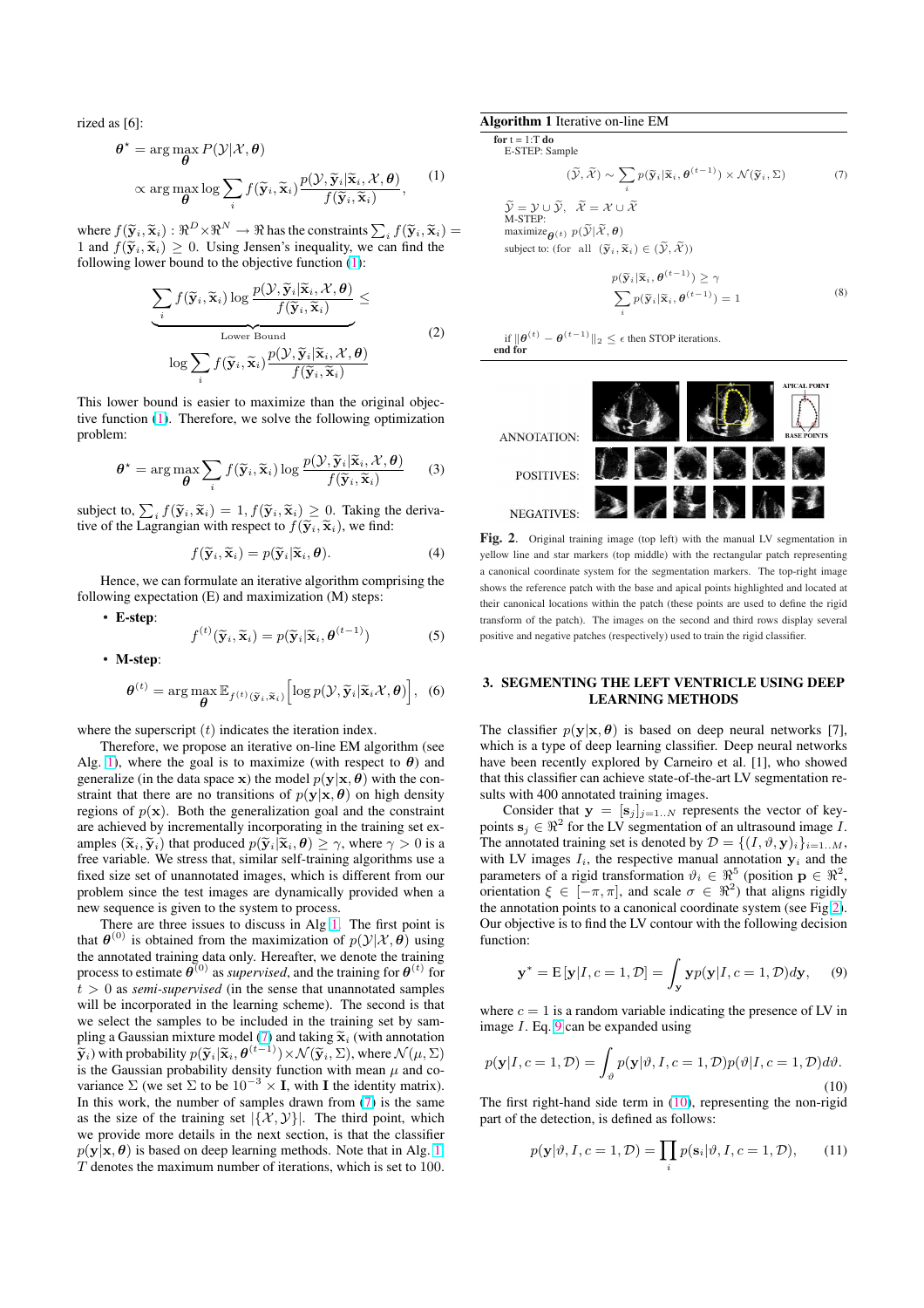<span id="page-2-0"></span>

Fig. 3. (a) Lines perpendicular (yellow lines) to annotation points (magenta dots), (b) intensity value profiles (from inside to outside the LV) through perpendicularlines. Those intensity profiles and respective LV contour location are used to train the regressor of the non-rigid classifier. Figure from [1].



Fig. 4. First images of a subset of the sequences used as training and test sets.

where  $p(\mathbf{s}_i|\vartheta, I, c = 1, \mathcal{D})$  represents the probability that the point  $s_i$  is located at the LV contour. Assuming that  $\psi$  denotes the parameter vector of the classifier for the non-rigid contour, we compute

$$
p(\mathbf{s}_i|\vartheta, I, c = 1, \mathcal{D}) = \int_{\psi} p(\mathbf{s}_i|\vartheta, I, c = 1, \mathcal{D}, \psi) p(\psi|\mathcal{D}) d\psi.
$$
\n(12)

In practice, we run a maximum a posteriori learning procedure to estimate the model parameters [1], which produces  $\psi_{\text{MAP}}$ , meaning that in the integral (12) we have  $p(\psi|\mathcal{D}) = \delta(\psi - \psi_{MAP})$ , where  $\delta(.)$  denotes the Dirac delta function. Also, instead of computing the probability  $p(\mathbf{s}_i|\vartheta, I, c = 1, \mathcal{D})$ , we train a regressor that indicates the most likely edge location (Fig.3); this roughly means that  $p(\mathbf{s}_i|\vartheta, I, c = 1, \mathcal{D}) = \delta(\mathbf{s}_i - \mathbf{s}_i^r(\vartheta, I, c = 1, \mathcal{D}))$ , with  $\mathbf{s}_i^r(.)$ being the regressor result for the  $i^{th}$  contour point.

The second right hand side term in  $(10)$  represents the rigid detection, which is denoted as

$$
p(\vartheta | I, c = 1, \mathcal{D}) = \mathcal{Z}p(c = 1 | \vartheta, I, \mathcal{D})p(\vartheta | I, \mathcal{D})
$$
(13)

where  $\mathcal Z$  is a normalization constant,  $p(\vartheta | I, \mathcal D)$  $p(\vartheta | I, \mathcal D)$  $p(\vartheta | I, \mathcal D)$  is a prior on the parameter space, and

$$
p(c=1|\vartheta, I, \mathcal{D}) = \int_{\rho} p(c=1|\vartheta, I, \mathcal{D}, \rho) p(\rho|\mathcal{D}) d\rho, \qquad (14)
$$

with  $\rho$  being the vector of classifier parameters, which is estimated through a maximum a posteriori learning procedure [1], producing  $\rho_{MAP}$ . This means that in (14)  $p(\rho|\mathcal{D}) = \delta(\rho - \rho_{MAP})$ .

## 4. SELF-TRAINING AND DETECTION PROCEDURES

In this section, we first introduce the training and test sets, the manual annotation protocol, and then we explain the self-training and detection procedures.

We have two sets of annotated data. The first set contains 400 ultrasound images of the LV, which have been taken from 12 sequences (12 sequences from 12 unhealthy subjects<sup>1</sup> with no overlap), where each sequence contains an average of 34 annotated frames. Let us denote this set as  $D$ . This set contains images using the apical two and four-chamber views. The second set, used exclusively for testing, contains two sequences of 80 images, where each sequence has 40 annotated images (2 sequences from 2 unhealthy subjects with no overlap). This set is denoted by  $T$  with sequences  $A$  and  $B$ . Note that there is no overlap between subjects in sets  $D$  and  $T$ . We worked with one cardiologist, who annotated all images in the database, i.e., sets  $D$  and  $T$  (see Fig. 2 for the an illustration of the annotations). The first image of two sequences from  $D$  and two sequences from  $T$  are shown in Fig. 4.

For the training procedure, consider that the parameters of the discriminative classifier  $p(y|x, \theta)$  presented in (1) consists of the parameters  $\rho$  and  $\psi$  of the rigid (14) and non-rigid (12[\) c](#page-1-0)lassifiers, respectively, as follows:  $\theta = [\rho, \psi]$ . This classifier is initially trained (*supervised* training) with a subset of D (in this paper, we consider subsets of sizes  $\{2, 6, 10, 20, 50, 100, 200\}$  that are formed by uniformly sampling  $D$ ) to maximi[ze](#page-1-0)  $p(\mathcal{Y}|\mathcal{X}, \theta)$  [1], which builds  $\theta^{(0)} = [\rho_{MAP}^{(0)}, \psi_{MAP}^{(0)}]$  (for each subset) in Alg. 1. Given a test sequence in T the classifier is iteratively trained (*semisupervised* training) using the detection results from the previous time instant  $t - 1$ , according to the description of Alg. 1.

For the training of the rigid classifier, we build an image scale space  $L(\mathbf{p}, \sigma) = \mathcal{N}(\mathbf{p}, \sigma) * I(\mathbf{p})$ , where  $\mathcal{N}(\mathbf{p}, \sigma)$  is the Gaussian kernel,  $*$  is the convolution operator,  $I(\mathbf{p})$  is the input image,  $\sigma$  is the image scale parameter, and **p** is the image coordinate. Three separate classifiers (14) are trained; one for each scale  $\sigma =$ {4, 8, 16} (the values and number of scales were determined based on cross validation of the initial training set at iteration  $t = 0$ ). The positive and negative training sets are defined based on a scaledependent margin  $m_{\sigma}$  that increases by a factor of two after each octave. Positives for  $L(\mathbf{p}, \sigma)$  are randomly generated *inside* the range  $[\vartheta - m_{\sigma}/2, \vartheta + m_{\sigma}/2]$ , and negatives are randomly generated *outside* the range  $[\vartheta - m_{\sigma}, \vartheta + m_{\sigma}]$ , where  $\vartheta$  is the parameter vector representing the rigid transformation of the LV annotation. The non-rigid regressor (12) is trained at  $\sigma = 4$ , where each training sample is a line of 41 pixels of length extracted perpendicularly from the LV contour points (see Fig. 3) and the label to learn is the pixel index in  $\{1, ..., 41\}$  that is closest to the LV contour. A cross-validation procedure using 20% of the initial training set for validation is used to estimate the following parameters: 1) number of nodes per layer of regressor network; 2) number of nodes per layer of the classifier networks; and 3) the prior distribution  $p(\vartheta | I, \mathcal{D})$  used in (13).

The detection procedure consists of running the rigid classifier at scale  $\sigma = 16$  on the  $K_{\text{coarse}}$  initial hypotheses [1] (here,  $K_{\text{coarse}} = 1000$ , by sampling the random distribution  $p(\vartheta | I, \mathcal{D})$ from (13). From this detection, cluster the hypotheses (using kmeans algorithm) and select the top  $K_{\text{fine}}$  clusters (here,  $K_{\text{fine}} =$ 10) in terms of the best hypothesis within each cluster [1]. Then run the rigid classifier at scale  $\sigma = 8$  on these hypotheses and repeat the procedure for scale  $\sigma = 4$ . Finally, run the model represented by  $(10)$  over the final top  $K_{\text{fine}}$  hypotheses. Note that we substitute the integral in (9) for an average over the top  $K_{\text{fine}}$ hypotheses weighted by  $p(y|I, c = 1, \mathcal{D})$ . The final segmentation contour points are then projected to the principal component analysis (PCA) space built with the respective subset of the training set D. T[he P](#page-1-0)CA space transforms the 41-dimensional vector (representing the contour) to [a 5](#page-1-0)-dimensional vector, which is back projected onto the original contour space, producing a less noisy final contour [1].

#### 5. EXPERIMENTS

In this section, the importance in the number of images used to estimate  $\theta^{(0)}$  in Alg. 1. We also compare quantitatively the performance of the supervised and semi-supervised methods. Fur-

<sup>&</sup>lt;sup>1</sup>In the data presented in this paper all the subject suffered from some malfunction in the segments of the endocardium of the LV.